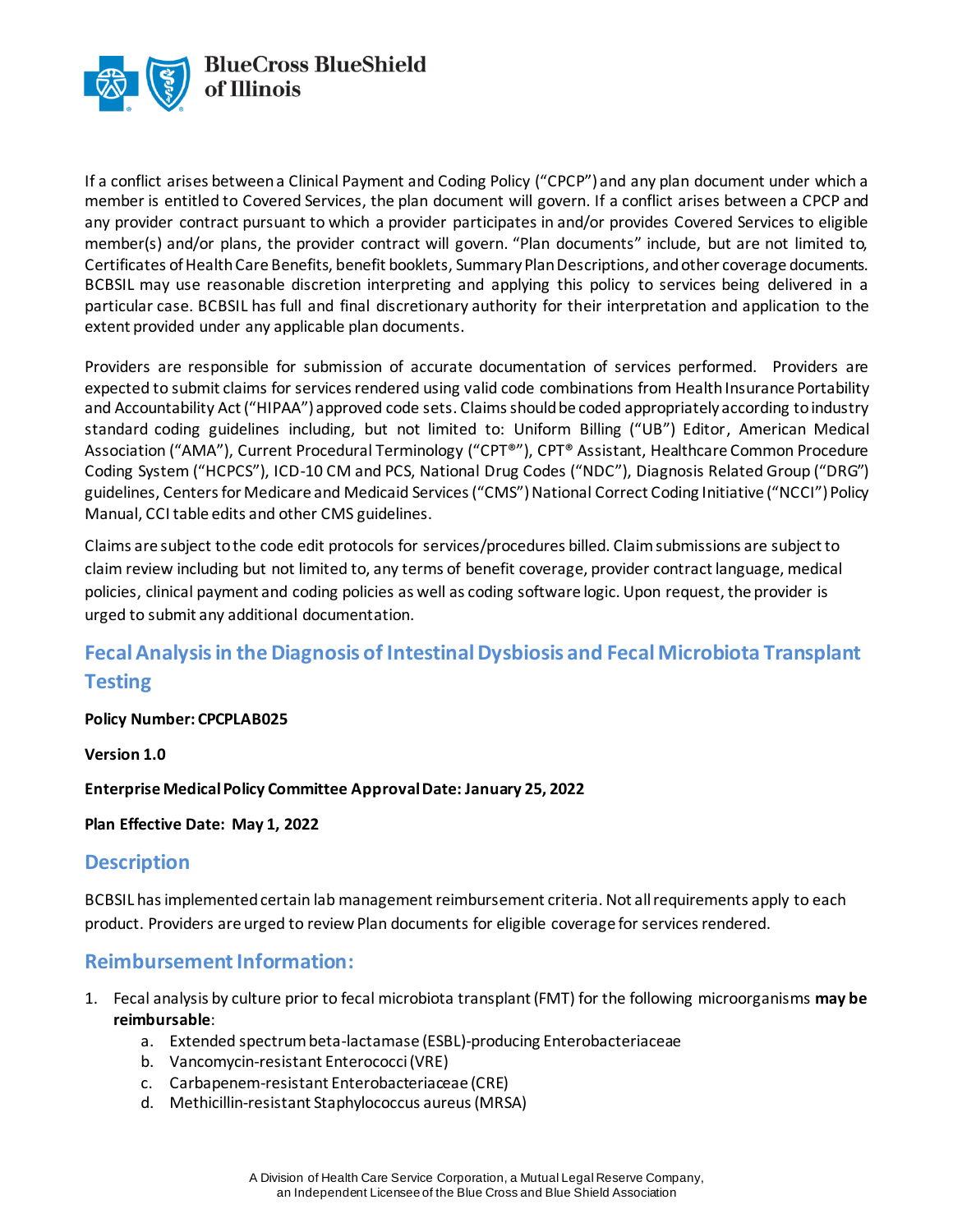- e. Campylobacter
- f. Shigella
- g. Salmonella
- 2. Fecal analysis by nucleic acid amplification testing (NAAT) prior to fecal microbiota transplant (FMT) for the following microorganisms **may be reimbursable**.
	- a. C. Difficile
	- b. Campylobacter
	- c. Salmonella
	- d. Shigella
	- e. Shiga toxin-producing Escherichia coli
	- f. Norovirus
	- g. Rotavirus
	- h. COVID-19 (SARS-CoV-2)
- 3. Fecal analysis by nucleic acid amplification testing (NAAT) prior to fecal microbiota transplant (FMT) for the following microorganisms **is not reimbursable:**
	- a. Extended spectrum beta-lactamase (ESBL)-producing Enterobacteriaceae
	- b. Vancomycin-resistant Enterococci (VRE)
	- c. Carbapenem-resistant Enterobacteriaceae (CRE)
	- d. Methicillin-resistant Staphylococcus aureus (MRSA)
	- e. Any other microorganisms not listed above
- 4. Fecal analysis of the following components **is not reimbursable** as a diagnostic test for the evaluation of intestinal dysbiosis, irritable bowel syndrome, malabsorption, or small intestinal overgrowth of bacteria:
	- a. Triglycerides
	- b. Chymotrypsin
	- c. Iso-butyrate, iso-valerate, and n-valerate
	- d. Meat and vegetable fibers
	- e. Long chain fatty acids
	- f. Cholesterol
	- g. Total short chain fatty acids
	- h. Levels of Lactobacilli, bifidobacteria, and E. coli and other "potential pathogens," including Aeromona, Bacillus cereus, Campylobacter, Citrobacter, Klebsiella, Proteus, Pseudomonas, Salmonella, Shigella, S. aureus, Vibrio
	- i. Identification and quantitation of fecal yeast (including C. albicans, C. tropicalis, Rhodoptorul and Geotrichum )
	- j. N-butyrate
	- k. Beta-glucoronidase
	- l. pH
	- m. Short chain fatty acid distribution (adequate amount and proportions of the different short chain fatty acids reflect the basic status of intestinal metabolism)
	- n. Fecal secretory IgA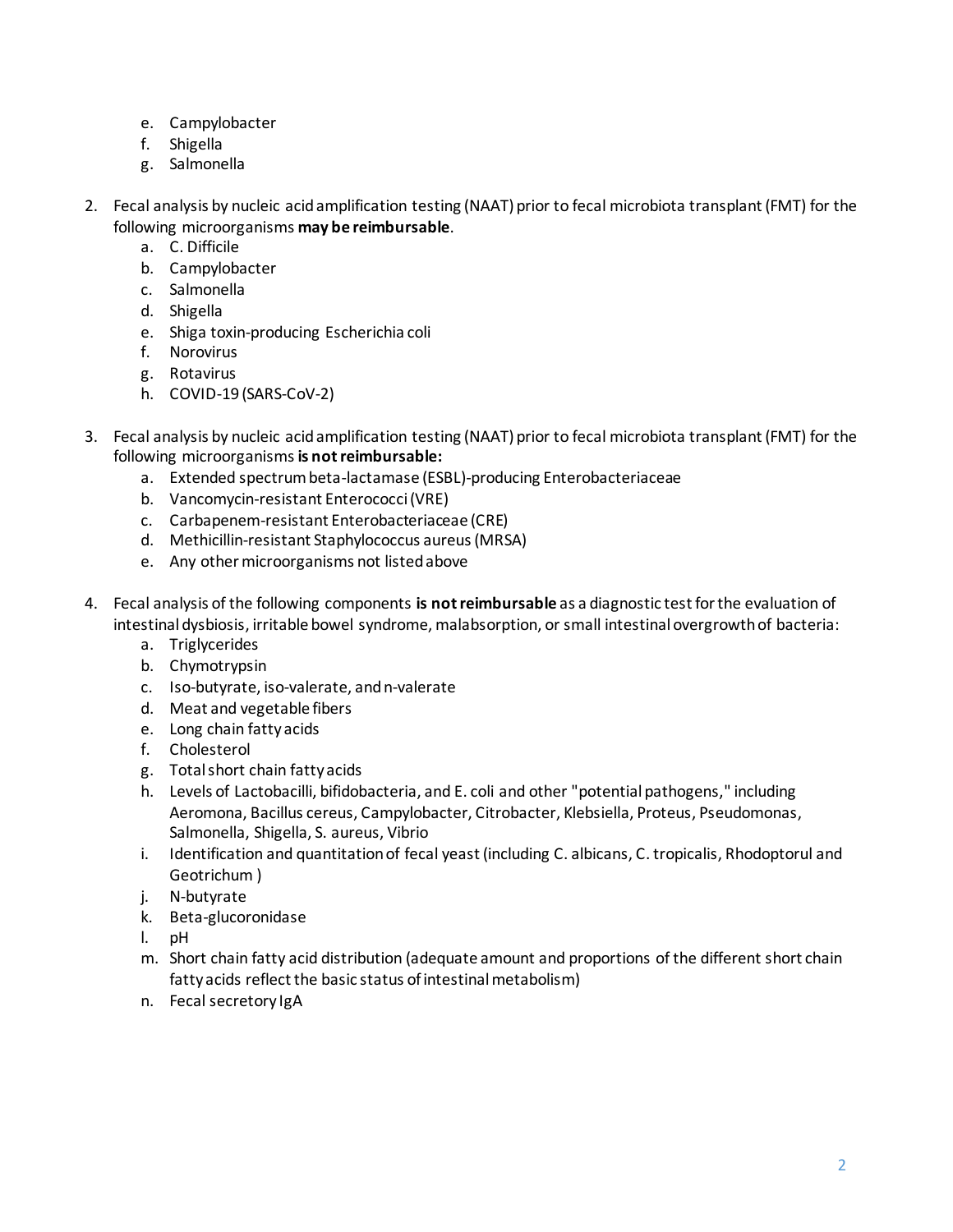### **Procedure Codes**

**Codes**

82239, 82542, 82710, 82715, 82725, 82784, 83520, 83630, 83986, 84311, 87045, 87046, 87075, 87102, 87177, 87209, 87328, 87329, 87336, 87493, 87500, 87641, 87798, 89160

#### **References:**

Arasaradnam, R. P., Brown, S., Forbes, A., Fox, M. R., Hungin, P., Kelman, L., . . . Walters, J. R. F. (2018). Guidelines for the investigation of chronic diarrhoea in adults: British Society of Gastroenterology, 3rd edition. Gut, 67(8), 1380. doi:10.1136/gutjnl-2017-315909

Bäckhed, F., The Wallenberg Laboratory, U. o. G., Sahlgrenska University Hospital, Göteborg, Sweden 41345, Institute for Genome Sciences at the University of Maryland School of Medicine, B., MD 21201, USA, Ringel, Y., Division of Gastroenterology and Hepatology, D. o. M., University of North Carolina at Chapel Hill, NC 27599, USA, Dairy & Food Culture Technologies, C., CO 80122, USA, . . . bfinlay@msl.ubc.ca. (2012). Defining a Healthy Human Gut Microbiome: Current Concepts, Future Directions, and Clinical Applications. Cell Host & Microbe, 12(5), 611-622. doi:10.1016/j.chom.2012.10.012

Bakken, J. S., Borody, T., Brandt, L. J., Brill, J. V., Demarco, D. C., Franzos, M. A., . . . Surawicz, C. (2011). Treating Clostridium Difficile Infection With Fecal Microbiota Transplantation. Clinical Gastroenterology and Hepatology, 9(12), 1044-1049. doi:10.1016/j.cgh.2011.08.014

Bernstein, C. N., Eliakim, A., Fedail, S., Fried, M., Gearry, R., Goh, K. L., . . . LeMair, A. (2016). World Gastroenterology Organisation Global Guidelines Inflammatory Bowel Disease: Update August 2015. J Clin Gastroenterol, 50(10), 803-818. doi:10.1097/mcg.0000000000000660

Berry, D., & Reinisch, W. (2013). Intestinal microbiota: a source of novel biomarkers in inflammatory bowel diseases? Best Pract Res Clin Gastroenterol, 27(1), 47-58. doi:10.1016/j.bpg.2013.03.005

BioHM. (2018). Retrieved from https://biohmhealth.com/

Carding, S., Verbeke, K., Vipond, D. T., Corfe, B. M., & Owen, L. J. (2015). Dysbiosis of the gut microbiota in disease. Microb Ecol Health Dis, 26. doi:10.3402/mehd.v26.26191

Casen, C., Vebo, H. C., Sekelja, M., Hegge, F. T., Karlsson, M. K., Ciemniejewska, E., . . . Rudi, K. (2015). Deviations in human gut microbiota: a novel diagnostic test for determining dysbiosis in patients with IBS or IBD. Aliment Pharmacol Ther, 42(1), 71-83. doi:10.1111/apt.13236

Colombel, J. F., Shin, A., & Gibson, P. R. (2019). AGA Clinical Practice Update on Functional Gastrointestinal Symptoms in Patients With Inflammatory Bowel Disease: Expert Review. Clin Gastroenterol Hepatol, 17(3), 380- 390.e381. doi:10.1016/j.cgh.2018.08.001

Costello, S. P., Hughes, P. A., Waters, O., Bryant, R. V., Vincent, A. D., Blatchford, P., . . . Andrews, J. M. (2019). Effect of Fecal Microbiota Transplantation on 8-Week Remission in Patients With Ulcerative Colitis: A Randomized Clinical Trial. Jama, 321(2), 156-164. doi:10.1001/jama.2018.20046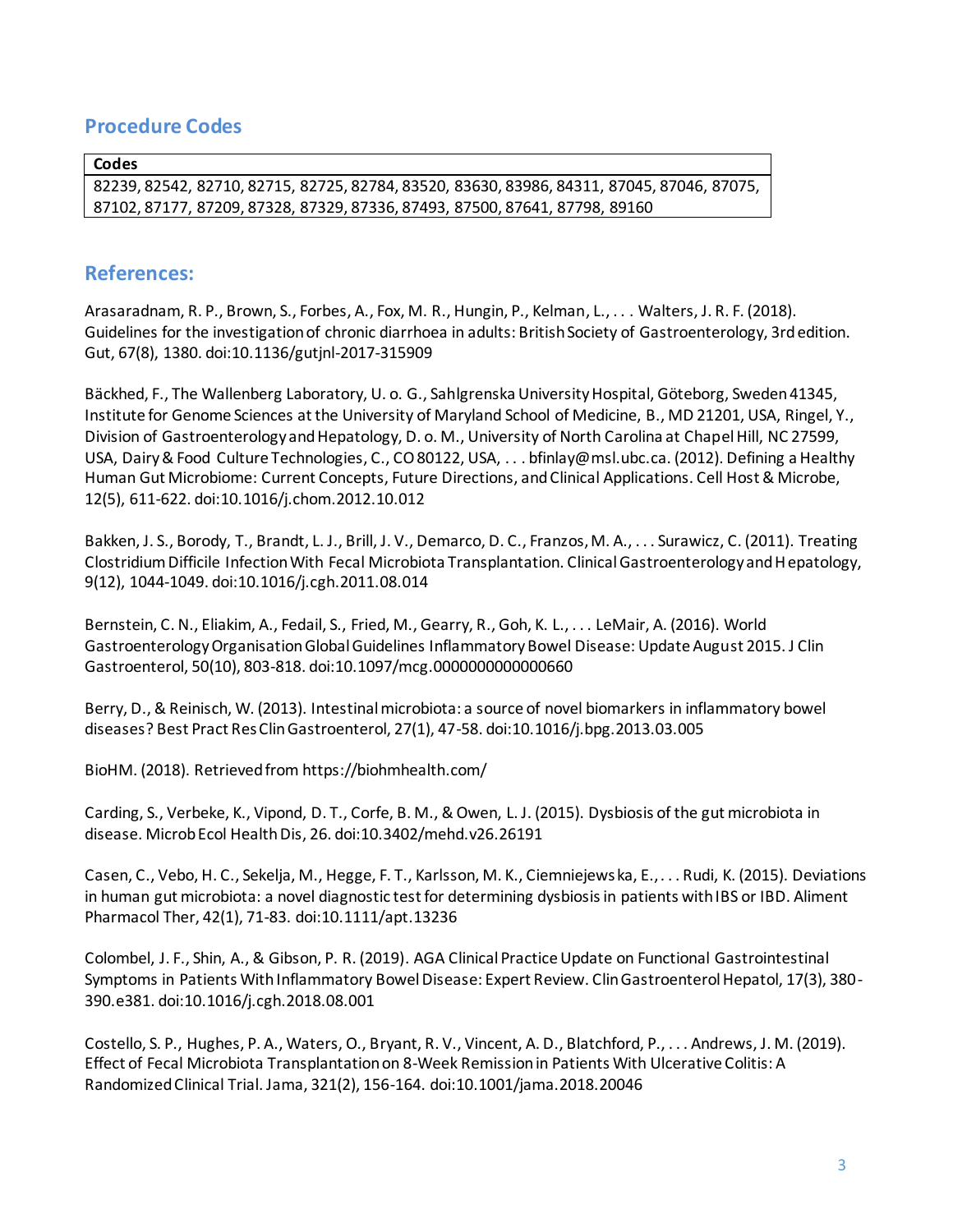Danilova, N. A., Abdulkhakov, S. R., Grigoryeva, T. V., Markelova, M. I., Vasilyev, I. Y., Boulygina, E. A., . . . Abdulkhakov, R. A. (2019). Markers of dysbiosis in patients with ulcerative colitis and Crohn's disease. Ter Arkh, 91(4), 17-24. doi:10.26442/00403660.2019.04.000211

Davidovics, Z. H., Michail, S., Nicholson, M. R., Kociolek, L. K., Pai, N., Hansen, R., . . . Kellermayer, R. (2019). Fecal Microbiota Transplantation for Recurrent Clostridium difficile Infection and Other Conditions in Children: A Joint Position Paper From the North American Society for Pediatric Gastroenterology, Hepatology, and Nutrition and the European Society for Pediatric Gastroenterology, Hepatology, and Nutrition. J Pediatr Gastroenterol Nutr, 68(1), 130-143. doi:10.1097/mpg.0000000000002205

DNATestingChoice. (2019). Microbiome Testing. Retrieved from https://dnatestingchoice.com/enus/microbiome-testing

Falony, G., Joossens, M., Vieira-Silva, S., Wang, J., Darzi, Y., Faust, K., . . . Raes, J. (2016). Population-level analysis of gut microbiome variation. Science, 352(6285), 560-564. doi:10.1126/science.aad3503

FDA. (2019). Fecal Microbiota for Transplantation: Safety Communication- Risk of Serious Adverse Reactions Due to Transmission of Multi-Drug Resistant Organisms. Retrieved from https://www.fda.gov/safety/medwatch-safety-alerts-human-medical-products/fecal-microbiotatransplantation-safety-communication-risk-serious-adverse-reactions-due

FDA. (2020a). Fecal Microbiota for Transplantation: New Safety Information - Regarding Additional Protections for Screening Donors for COVID-19 and Exposure to SARS-CoV-2 and Testing for SARS-CoV-2. Retrieved from https://www.fda.gov/safety/medical-product-safety-information/fecal-microbiota-transplantation-new-safetyinformation-regarding-additional-protections-screening

FDA. (2020b). Fecal Microbiota for Transplantation: Safety Alert - Risk of Serious Adverse Events Likely Due to Transmission of Pathogenic Organisms. Retrieved from https://www.fda.gov/safety/medical-product-safetyinformation/fecal-microbiota-transplantation-safety-alert-risk-serious-adverse-events-likely-due-transmission

Frank, D. N., St Amand, A. L., Feldman, R. A., Boedeker, E. C., Harpaz, N., & Pace, N. R. (2007). Molecularphylogenetic characterization of microbial community imbalances in human inflammatory bowel diseases. Proc Natl Acad Sci U S A, 104(34), 13780-13785. doi:10.1073/pnas.0706625104

Genova. (2019). Organix® Dysbiosis Profile. Retrieved from https://www.gdx.net/uk/product/organix-dysbiosistest-urine

Guarino, A., Ashkenazi, S., Gendrel, D., Lo Vecchio, A., Shamir, R., & Szajewska, H. (2014). European Society for Pediatric Gastroenterology, Hepatology, and Nutrition/European Society for Pediatric Infectious Diseases Evidence-Based Guidelines for the Management of Acute Gastroenteritis in Children in Europe: Update 2014. 59(1), 132-152. doi:10.1097/mpg.0000000000000375

Guinane, C. M., & Cotter, P. D. (2013). Role of the gut microbiota in health and chronic gastrointestinal disease: understanding a hidden metabolic organ. Therap Adv Gastroenterol, 6(4), 295-308. doi:10.1177/1756283x13482996

Holleran, G., Scaldaferri, F., Ianiro, G., Lopetuso, L., Mc Namara, D., Mele, M. C., . . . Cammarota, G. (2018). Fecal microbiota transplantation for the treatment of patients with ulcerative colitis and other gastrointestinal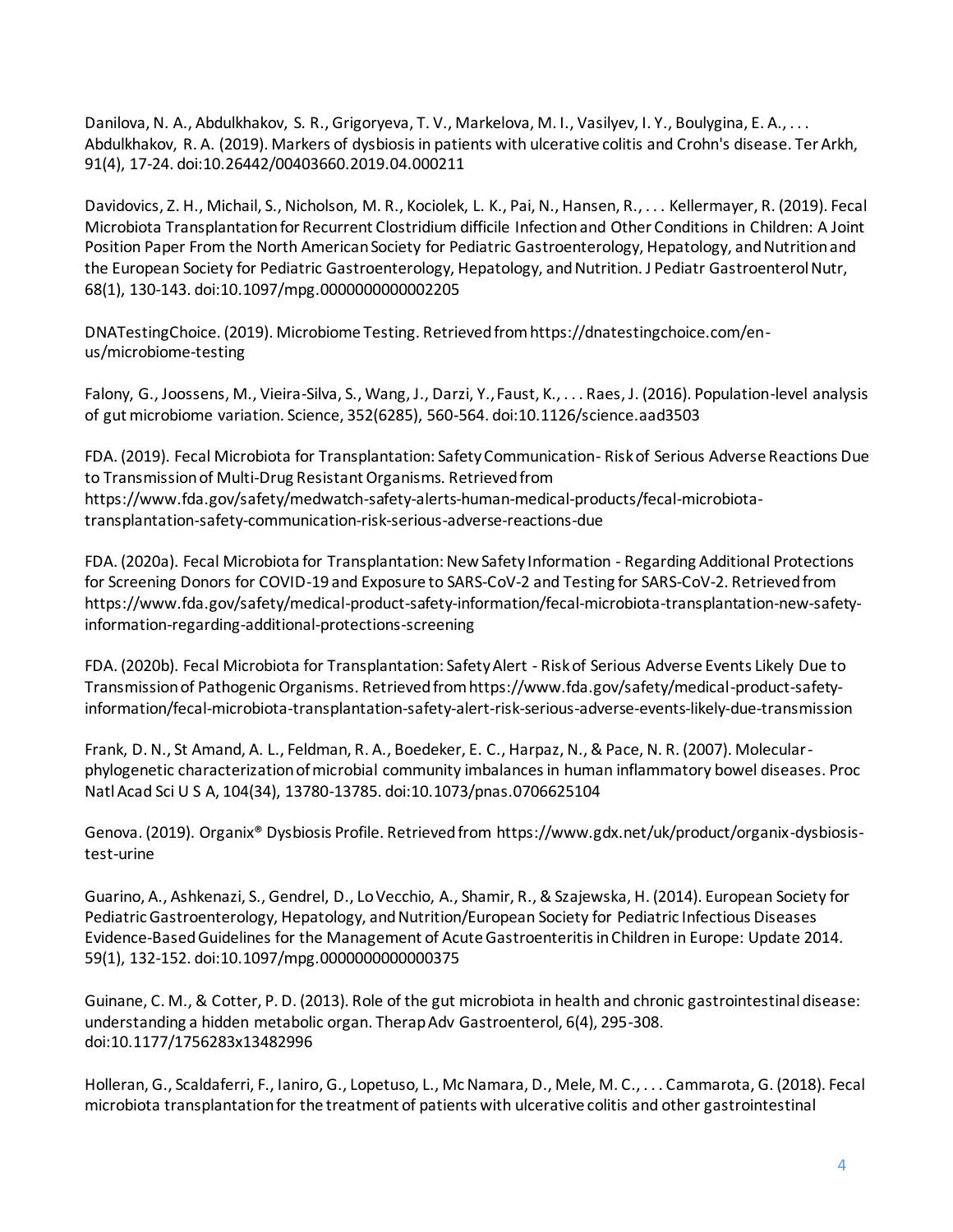conditions beyond Clostridium difficile infection: an update. Drugs Today (Barc), 54(2), 123-136. doi:10.1358/dot.2018.54.2.2760765

Hunt, R., Quigley, E., Abbas, Z., Eliakim, A., Emmanuel, A., Goh, K.-L., . . . Review, T. (2014). Coping With Common Gastrointestinal Symptoms in the Community: A Global Perspective on Heartburn, Constipation, Bloating, and Abdominal Pain/Discomfort May 2013. J Clin Gastroenterol, 48(7). Retrieved from https://journals.lww.com/jcge/Fulltext/2014/08000/Coping\_With\_Common\_Gastrointestinal\_Symptoms\_in.4.a spx

IDSA/ACG/ASGE/AGA/NASPGHAN. (2013). Current Consensus Guidance on Donor Screening and Stool Testing for FMT. Retrieved from https://www.naspghan.org/files/documents/Joint\_Scty\_Signon\_FDA%20FMT\_final%207.15.13%20(1).pdf

Johnston, R. (2021). An overview of the innate immune system. Retrieved from https://www.uptodate.com/contents/an-overview-of-the-innate-immunesystem?search=dysbiosis&source=search\_result&selectedTitle=1~20&usage\_type=default&display\_rank=1

Kau, A. L., Ahern, P. P., Griffin, N. W., Goodman, A. L., & Gordon, J. I. (2011). Human nutrition, the gut microbiome and the immune system. Nature, 474(7351), 327-336. doi:10.1038/nature10213

Kelly, C. R., Kahn, S., Kashyap, P., Laine, L., Rubin, D., Atreja, A., . . . Wu, G. (2015). Update on Fecal Microbiota Transplantation 2015: Indications, Methodologies, Mechanisms, and Outlook. Gastroenterology, 149(1), 223- 237. doi:10.1053/j.gastro.2015.05.008

Kim, K. O., & Gluck, M. (2019). Fecal Microbiota Transplantation: An Update on Clinical Practice. Clin Endosc, 52(2), 137-143. doi:10.5946/ce.2019.009

Lacy, B. E., Pimentel, M., Brenner, D. M., Chey, W. D., Keefer, L. A., Long, M. D., & Moshiree, B. (2021). ACG Clinical Guideline: Management of Irritable Bowel Syndrome. *Am J Gastroenterol, 116*(1), 17-44. doi:10.14309/ajg.0000000000001036

Lamb, C. A., Kennedy, N. A., Raine, T., Hendy, P. A., Smith, P. J., Limdi, J. K., . . . Hawthorne, A. B. (2019). British Society of Gastroenterology consensus guidelines on the management of inflammatory bowel disease in adults. Gut, 68(Suppl 3), s1. doi:10.1136/gutjnl-2019-318484

Ley, R. E., Peterson, D. A., & Gordon, J. I. (2006). Ecological and evolutionary forces shaping microbial diversity in the human intestine. Cell, 124(4), 837-848. doi:10.1016/j.cell.2006.02.017

Ley, R. E., Turnbaugh, P. J., Klein, S., & Gordon, J. I. (2006). Microbial ecology: human gut microbes associated with obesity. Nature, 444(7122), 1022-1023. doi:10.1038/4441022a

Lichtenstein, G. R., Loftus, E. V., Isaacs, K. L., Regueiro, M. D., Gerson, L. B., & Sands, B. E. (2018). ACG C linical Guideline: Management of Crohn's Disease in Adults. Official journal of the American College of Gastroenterology | ACG, 113(4). Retrieved from https://journals.lww.com/ajg/Fulltext/2018/04000/ACG\_Clinical\_Guideline\_\_Management\_of\_Crohn\_s.10.aspx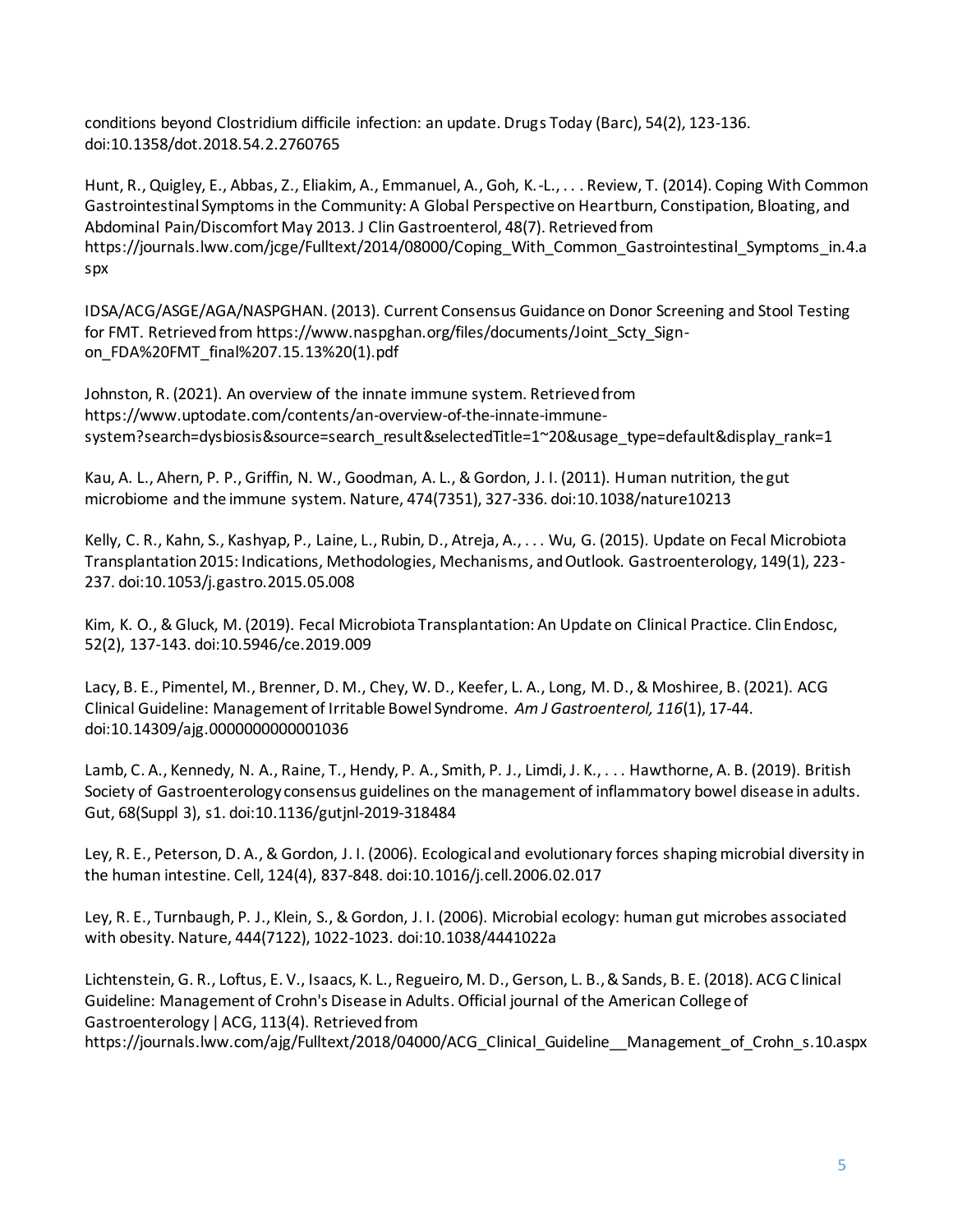Lo Presti, A., Zorzi, F., Del Chierico, F., Altomare, A., Cocca, S., Avola, A., . . . Guarino, M. P. L. (2019). Fecal and Mucosal Microbiota Profiling in Irritable Bowel Syndrome and Inflammatory Bowel Disease. Front Microbiol, 10, 1655. doi:10.3389/fmicb.2019.01655

Lozupone, C. A., Stombaugh, J. I., Gordon, J. I., Jansson, J. K., & Knight, R. (2012). Diversity, stability and resilience of the human gut microbiota. Nature, 489(7415), 220-230. doi:10.1038/nature11550

Maaser, C., Sturm, A., Vavricka, S. R., Kucharzik, T., Fiorino, G., Annese, V., . . . Stoker, J. (2018). ECCO-ESGAR Guideline for Diagnostic Assessment in IBD Part 1: Initial diagnosis, monitoring of known IBD, detection of complications. Journal of Crohn's and Colitis, 13(2), 144-164K. doi:10.1093/ecco-jcc/jjy113

Malham, M., Lilje, B., Houen, G., Winther, K., Andersen, P. S., & Jakobsen, C. (2019). The microbiome reflects diagnosis and predicts disease severity in paediatric onset inflammatory bowel disease. Scand J Gastroenterol, 1- 7. doi:10.1080/00365521.2019.1644368

Marietta, E., Mangalam, A. K., Taneja, V., & Murray, J. A. (2020). Intestinal Dysbiosis in, and Enteral Bacterial Therapies for, Systemic Autoimmune Diseases. *Front Immunol, 11*(2760). doi:10.3389/fimmu.2020.573079

Michail, S., Nicholson, M., Kahn, S., & Kellermayer, R. (2020). Addendum for: Fecal Microbiota Transplantation for Recurrent Clostridium difficile Infection and Other Conditions in Children: A Joint Position Paper From the North American Society for Pediatric Gastroenterology, Hepatology, and Nutrition and the European Society for Pediatric Gastroenterology, Hepatology, and Nutrition. J Pediatr Gastroenterol Nutr, 70(3). Retrieved from https://journals.lww.com/jpgn/Fulltext/2020/03000/Addendum\_for\_Fecal\_Microbiota\_Transplantation\_for.27 .aspx

Mullish, B. H., Quraishi, M. N., Segal, J. P., McCune, V. L., Baxter, M., Marsden, G. L., . . . Williams, H. R. T. (2018). The use of faecal microbiota transplant as treatment for recurrent or refractory &It;em>Clostridium difficile</em&gt; infection and other potential indications: joint British Society of Gastroenterology (BSG) and Healthcare Infection Society (HIS) guidelines. Gut, 67(11), 1920. doi:10.1136/gutjnl-2018-316818

Myneedu, K., Deoker, A., Schmulson, M. J., & Bashashati, M. (2019). Fecal microbiota transplantation in irritable bowel syndrome: A systematic review and meta-analysis. United European Gastroenterol J, 7(8), 1033-1041. doi:10.1177/2050640619866990

NICE. (2017). Irritable bowel syndrome in adults: diagnosis and management. Retrieved from https://www.nice.org.uk/guidance/cg61/chapter/1-Recommendations#diagnosis-of-ibs

Pang, T., Leach, S. T., Katz, T., Day, A. S., & Ooi, C. Y. (2014). Fecal Biomarkers of Intestinal Health and Disease in Children. Front Pediatr, 2. doi:10.3389/fped.2014.00006

Parada Venegas, D., De la Fuente, M. K., Landskron, G., Gonzalez, M. J., Quera, R., Dijkstra, G., . . . Hermoso, M. A. (2019). Short Chain Fatty Acids (SCFAs)-Mediated Gut Epithelial and Immune Regulation and Its Relevance for Inflammatory Bowel Diseases. Front Immunol, 10, 277. doi:10.3389/fimmu.2019.00277

Pimentel, M., Saad, R. J., Long, M. D., & Rao, S. S. C. (2020). ACG Clinical Guideline: Small Intestinal Bacterial Overgrowth. Official journal of the American College of Gastroenterology | ACG, 115(2). Retrieved from https://journals.lww.com/ajg/Fulltext/2020/02000/ACG Clinical Guideline Small Intestinal Bacterial.9.aspx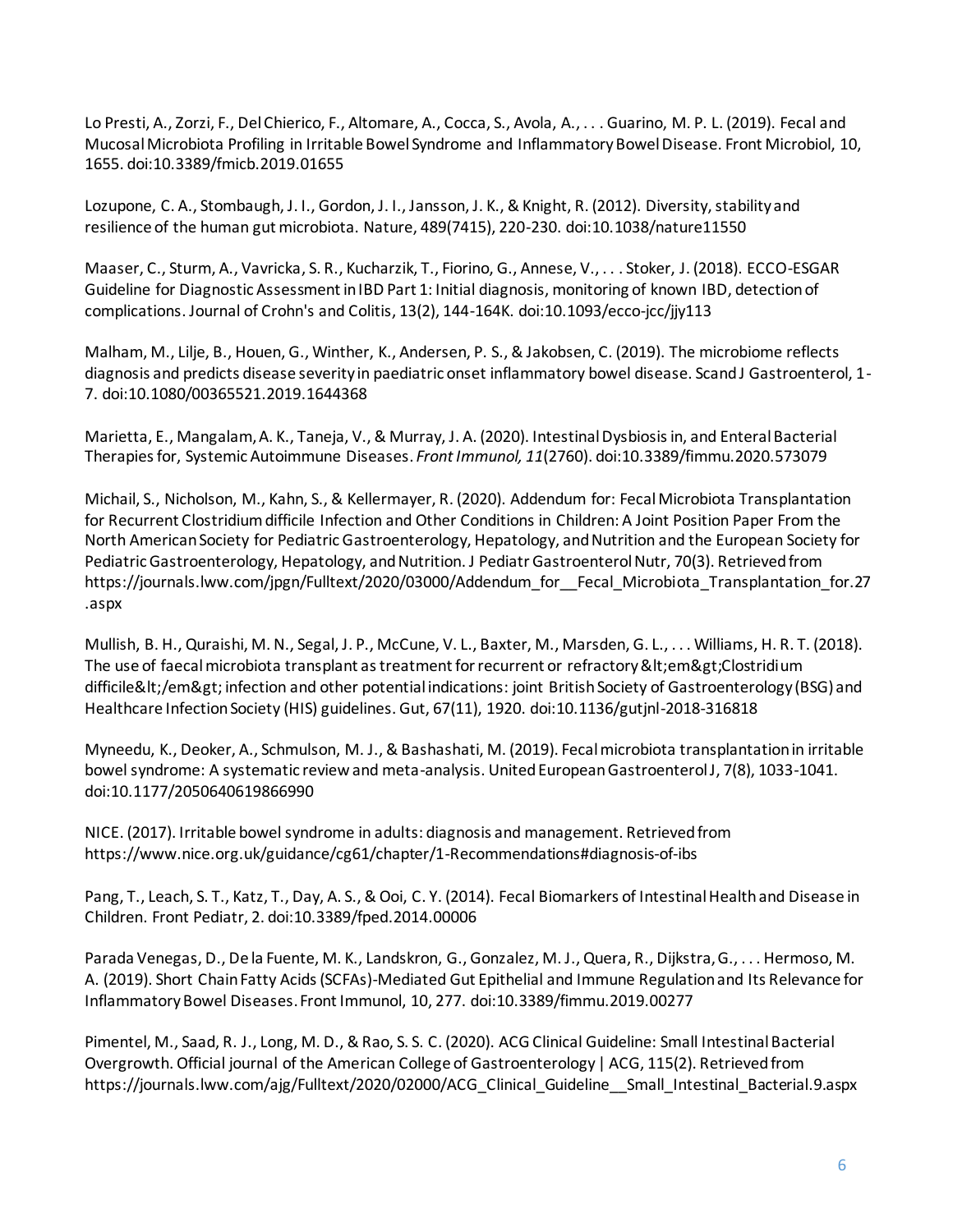Qin, J., Li, R., Raes, J., Arumugam, M., Burgdorf, K. S., Manichanh, C., . . . Ehrlich, S. D. (2010). A human gut microbial gene catalogue established by metagenomic sequencing. Nature, 464(7285), 59-65. doi:10.1038/nature08821

Qin, J., Li, Y., Cai, Z., Li, S., Zhu, J., Zhang, F., . . . Kristiansen, K. (2012). A metagenome-wide association study of gut microbiota in type 2 diabetes. Nature, 490(7418), 55-60. doi:10.1038/nature11450

Raby, B. (2020). Tools for genetics and genomics: Polymerase chain reaction.

Rubin, D. T., Ananthakrishnan, A. N., Siegel, C. A., Sauer, B. G., & Long, M. D. (2019). ACG Clinical Guideline: Ulcerative Colitis in Adults. Official journal of the American College of Gastroenterology | ACG, 114(3). Retrieved from https://journals.lww.com/ajg/Fulltext/2019/03000/ACG\_Clinical\_Guideline\_\_Ulcerative\_Colitis\_in.10.aspx

Saha, S., Mara, K., Pardi, D. S., & Khanna, S. (2021). Long-term Safety of Fecal Microbiota Transplantation for Recurrent Clostridioides difficile Infection. *Gastroenterology, 160*(6), 1961-1969.e1963. doi:10.1053/j.gastro.2021.01.010

Simren, M., Barbara, G., Flint, H. J., Spiegel, B. M., Spiller, R. C., Vanner, S., . . . Zoetendal, E. G. (2013). Intestinal microbiota in functional bowel disorders: a Rome foundation report. Gut, 62(1), 159-176. doi:10.1136/gutjnl-2012-302167

Snapper, S., & Abraham, C. (2020). Immune and microbial mechanisms in the pathogenesis of inflammatory bowel disease - UpToDate. Retrieved from https://www.uptodate.com/contents/immune-and-microbialmechanisms-in-the-pathogenesis-of-inflammatory-bowel-disease?source=see\_link

Vaughn, B. P., Rank, K. M., & Khoruts, A. (2018). Fecal Microbiota Transplantation: Current Status in Treatment of GI and Liver Disease. Clin Gastroenterol Hepatol. doi:10.1016/j.cgh.2018.07.026

Viome. (2019a, 03/28/2019). Demo Two. Retrieved from https://www.viome.com/storage/app/media/pdf/ViomeResults\_BennySmalls.pdf

Viome. (2019b). Recommendations. Retrieved from https://www.viome.com/storage/app/media/pdf/ViomeRecommendations\_BennySmalls.pdf

Yu, E. W., Gao, L., Stastka, P., Cheney, M. C., Mahabamunuge, J., Torres Soto, M., . . . Hohmann, E. L. (2020). Fecal microbiota transplantation for the improvement of metabolism in obesity: The FMT-TRIM double-blind placebo-controlled pilot trial. *PLoS Med, 17*(3), e1003051. doi:10.1371/journal.pmed.1003051

Zhang, H., DiBaise, J. K., Zuccolo, A., Kudrna, D., Braidotti, M., Yu, Y., . . . Krajmalnik-Brown, R. (2009). Human gut microbiota in obesity and after gastric bypass. Proc Natl Acad Sci U S A, 106(7), 2365-2370. doi:10.1073/pnas.0812600106

Zhernakova, A., Kurilshikov, A., Bonder, M. J., Tigchelaar, E. F., Schirmer, M., Vatanen, T., . . . Fu, J. (2016). Population-based metagenomics analysis reveals markers for gut microbiome composition and diversity. Science, 352(6285), 565-569. doi:10.1126/science.aad3369